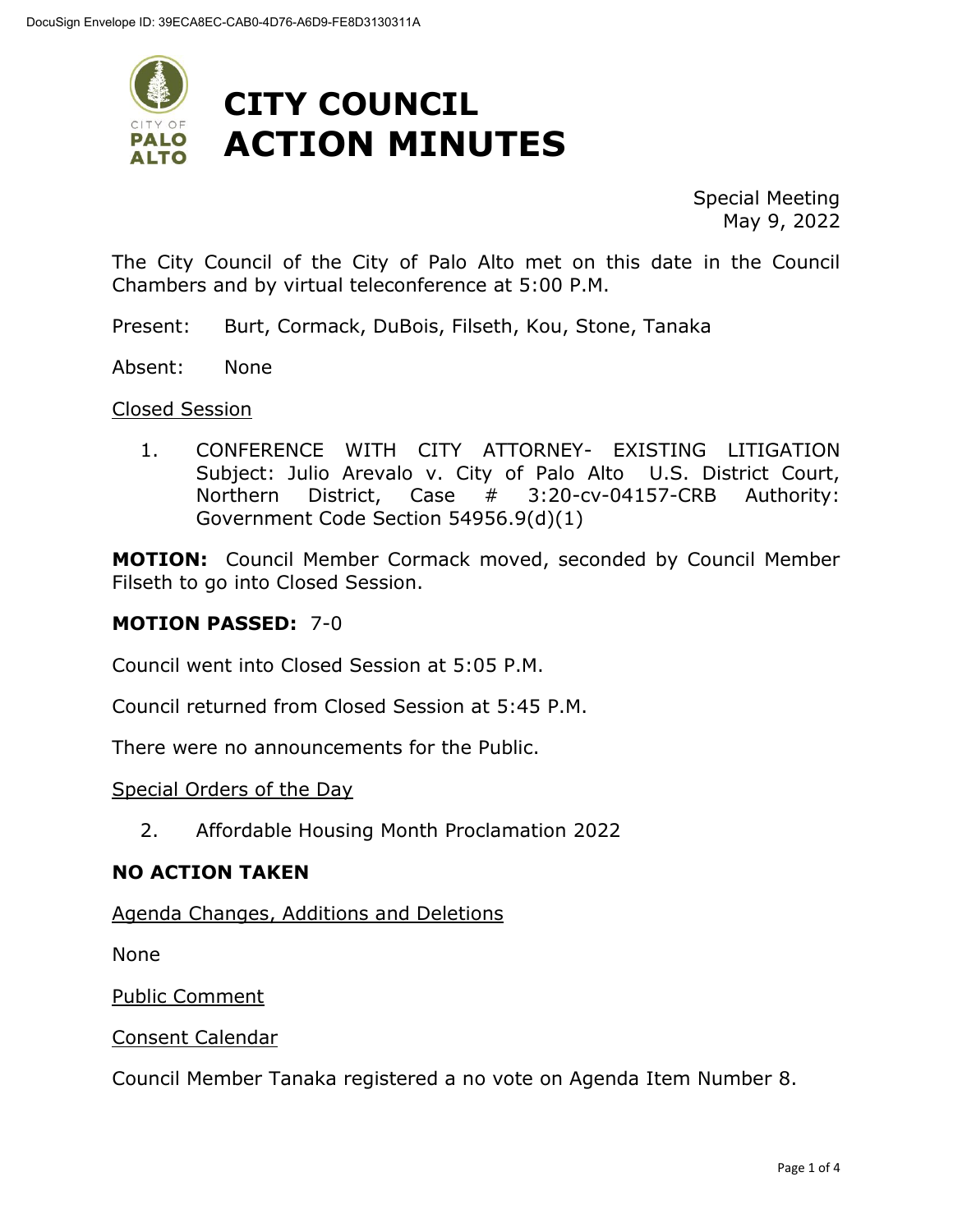# **ACTION MINUTES**

Council Member Kou registered a no vote on Agenda Item Number 9.

**MOTION:** Council Member DuBois moved, seconded by Council Member Cormack to approve Agenda Item Numbers 3-10.

- 3. Approve Minutes from the April 18, 2022 and City Council Meeting, April 25, 2022 City Council Meeting
- 4. Adoption of a **Resolution 10034** Designating Redwood Tree at 1019 Forest Court as a New Heritage Tree #5 and Removing Previously Designated Silver Maple at 1872 Edgewood Drive From the List of Heritage Trees
- 5. **Resolution 10035** of the Council of the City of Palo Alto Approving the Execution of Two Assignment Agreements to Assign Palo Alto's Base Resource Percentage Received Under the 2025-2054 Contract With the Western Area Power Administration to the Northern California Power Agency
- 6. Approval of Construction Contract Number C22182558 with Enterprise Roofing Service, Inc. in an Amount Not-to-Exceed \$497,233 to Replace the Existing H Wing Roof at Cubberley Community Center, Capital Improvement Program Project CB-16002; and Authorization of Contract Contingency in an Amount Notto-Exceed \$49,723 for Related, Additional but Unforeseen Work Which May Develop During the Project.
- 7. Approval of Contract Amendment No. 1 to Contract Number C21179340 with Baker Tilly US, LLP. to Increase the Not-to-Exceed Compensation by \$2,126,250 and Extend the Term for Three Additional Years for Continued Audit Services
- 8. Approval of \$900,000 Budget Amendment in the Refuse Fund for Fiscal Year 2022 for Collection, Hauling, and Disposal of Refuse for an Administrative Correction
- 9. Second Reading of an **Ordinance 5548** Clarifying Ambiguities in Height Transitions, Adding RMD to the list of Residential Districts and Amending the Setback for the RM-40 Zone District

#### **MOTION SPLIT FOR THE PURPOSE OF VOTING:**

#### **MOTION PASSED FOR ITEMS 3-7**: 7-0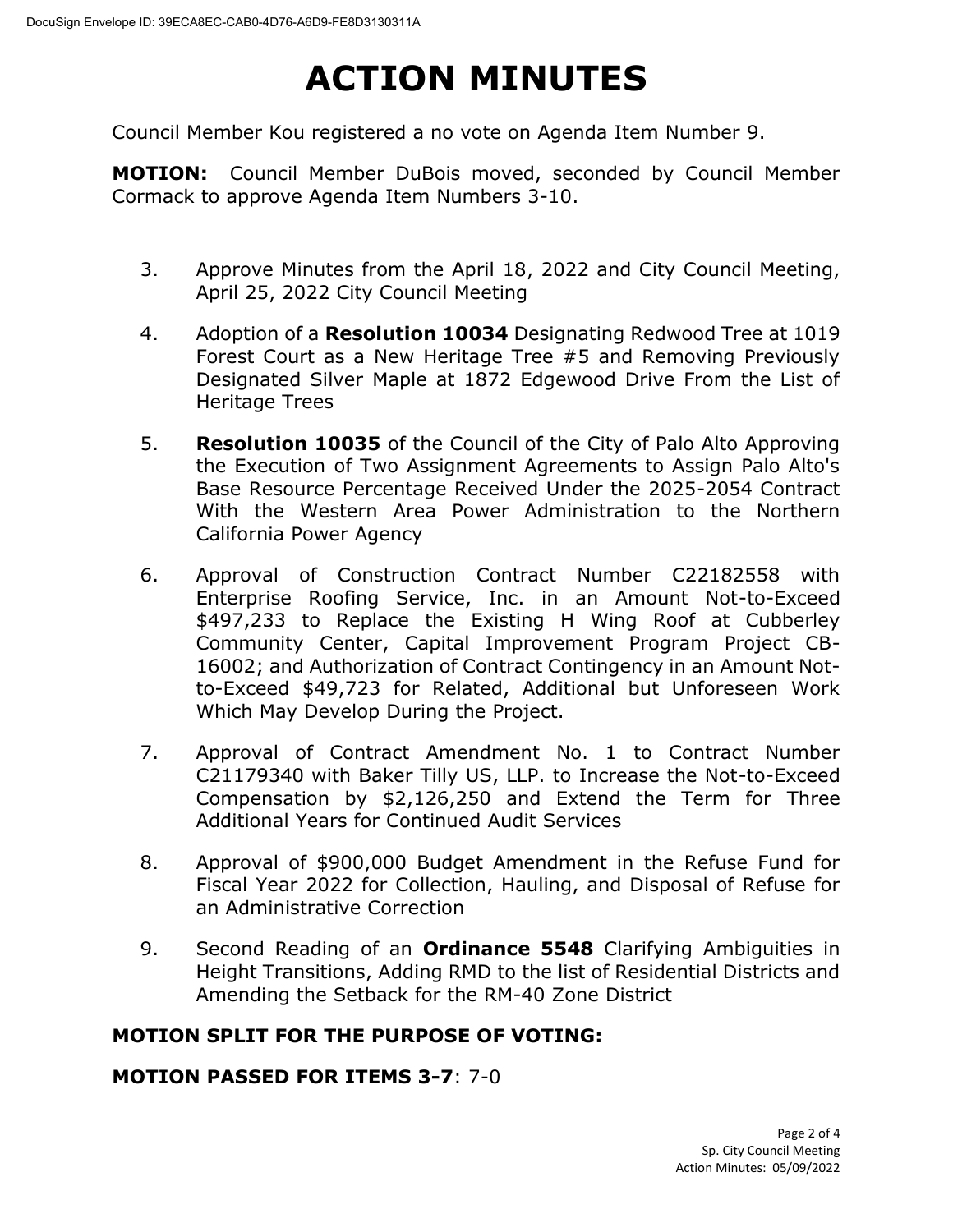# **ACTION MINUTES**

## **MOTION PASSED FOR ITEM 8 PASSED**: 6-1, Tanaka no

## **MOTION PASSED FOR ITEM 9 PASSED:** 6-1, Kou no

City Manager Comments

#### Action Items

10. Review and provide feedback on the proposed permanent parklet standards and program policies; and Adopt an interim ordinance and **Resolution 10036** to continue the pilot parklet program until December 31, 2022

**MOTION:** Council Member DuBois moved, seconded by Vice Mayor Kou to direct staff to:

- A. Adopt the interim ordinance and resolution;
- B. Update the guidelines for new temporary parklets and incorporate into the permanent ordinance the following:
	- I. Prohibit use of vinyl, tents or canopies;
	- II. Prohibit parklets from blocking handicapped or curb ramps
	- III. State a preference for plants as barriers;
	- IV. Shift to a maximum of 36" in enclosure height;
- C. Consider pre-approved designs as part of the permanent ordinance;
- D. Until adoption of a permanent ordinance, property owners do not have the right to determine the use of the public space in front of their properties; and
- E. Research and return with more information on electric heating options for the permanent ordinance

#### **MOTION PASSED:** 7-0

11. Approve and Authorize City Manager to Execute Non-Binding Letter of Intent with First Tee Silicon Valley Towards Establishing a Public Private Partnership for Practice Facility Infrastructure Improvements at the Baylands Golf Links and Long-Term Facility Use Access for the First Tee Silicon Valley's Youth Development Teaching Program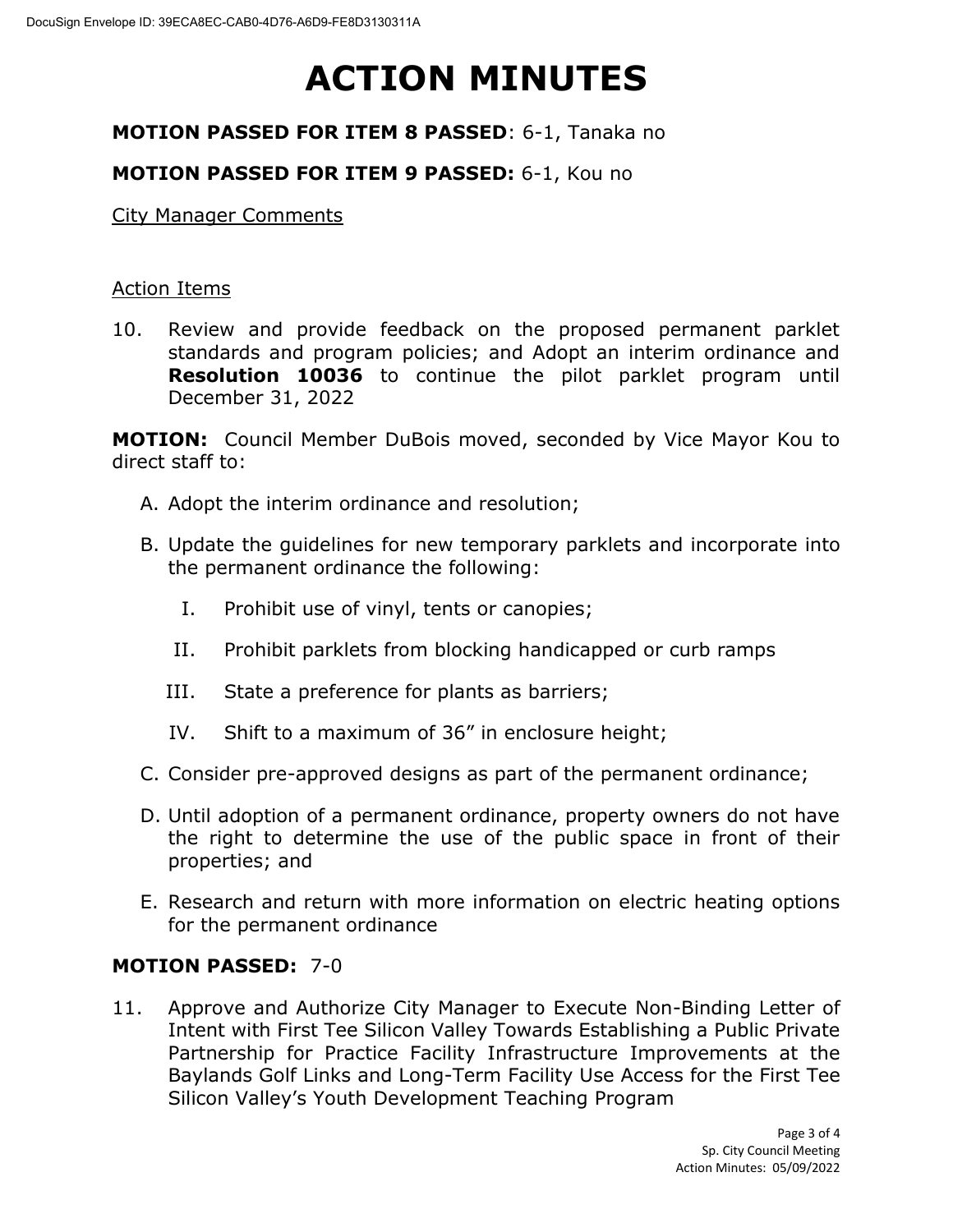# **ACTION MINUTES**

**MOTION:** Council Member Stone moved, seconded by Mayor Burt to approve the letter of intent for establishing a partnership with First Tee Silicon Valley Youth Development Teaching Program.

#### **MOTION PASSED:** 7-0

12. Report on Palo Alto's Response to Hate Crimes and Hate Incidents, and Discussion of the Policy and Services Committee Recommendation that the City Council Consider the Idea of Developing a Misdemeanor Ordinance to Deter Hateful Speech and Support the Human Relations Commission (HRC) to Bring the FBI and Community Resources to Palo Alto to do Community Education on Hate Crimes

**MOTION:** Vice Mayor Kou moved, seconded by Council Member Stone to receive the report, support the Human Relations Commission to bring the FBI and/or other community resources to Palo Alto to further community education on hate crimes and support hate crimes legislation (Assembly Bill 1947).

#### **MOTION PASSED:** 7-0

Council Member Questions, Comments and Announcements

Adjournment: The meeting was adjourned at 11:14 P.M.

| <b>ATTEST</b><br>— DocuSigned by: | APPROVED <sub>cus</sub> |
|-----------------------------------|-------------------------|
| Lesley Milton                     | 'atni                   |
| F56491CF3DR34FA                   |                         |

| $\textsf{ATTES}\_\_\textsf{DocuSigned by:}$ | ${\sf APPROVEQ}_{\sf cusigned\;by:}$ |
|---------------------------------------------|--------------------------------------|
| Lesley Milton                               | Patrick Burt                         |
| F56491CF3DB34FA                             | -FD9F9CFB89F64FF =                   |

City Clerk Mayor

NOTE: Action minutes are prepared in accordance with Palo Alto Municipal Code (PAMC) 2.04.160(a) and (b). Summary minutes (sense) are prepared in accordance with PAMC Section 2.04.160(c). Beginning in January 2018, in accordance with [Ordinance No. 5423,](https://www.cityofpaloalto.org/files/assets/public/city-clerk/ordinances/ordinances-1909-to-present/ordinances-by-number/ord-5423.pdf) the City Council found action minutes and the video/audio recordings of Council proceedings to be the official records of both Council and committee proceedings. These recordings are available on the City's website.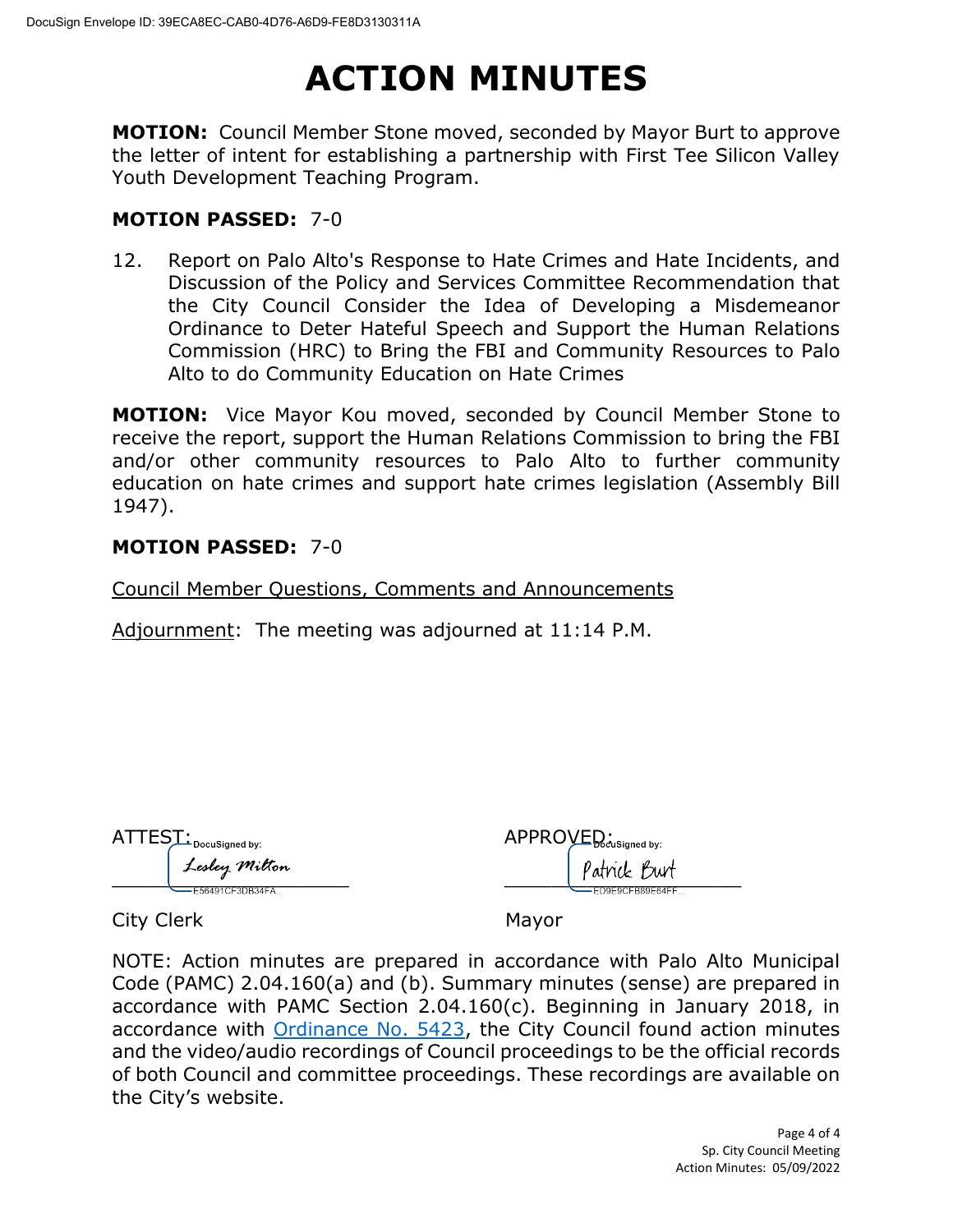## DocuSian

#### **Certificate Of Completion**

Envelope Id: 39ECA8ECCAB04D76A6D9FE8D3130311A Status: Completed Subject: Please DocuSign: 20220509amCCsm.docx Source Envelope: Document Pages: 4 Signatures: 2 Envelope Originator: Certificate Pages: 2 Initials: 0 Mahealani Ah Yun AutoNav: Enabled EnvelopeId Stamping: Enabled Time Zone: (UTC-08:00) Pacific Time (US & Canada)

#### **Record Tracking**

Status: Original 5/24/2022 8:33:21 AM Security Appliance Status: Connected Pool: StateLocal

Patrick Burt pat@patburt.org Mr Security Level: Email, Account Authentication (None) Signature Adoption: Pre-selected Style

### Holder: Mahealani Ah Yun Mahealani.AhYun@CityofPaloAlto.org Storage Appliance Status: Connected **Pool: City of Palo Alto** Location: DocuSign Location: DocuSign

#### .<br>DocuSigned by: Patrick Burt ED9E9CFB89E64FF...

Signed by link sent to pat@patburt.org Using IP Address: 98.37.159.0

250 Hamilton Ave Palo Alto , CA 94301 Mahealani.AhYun@CityofPaloAlto.org IP Address: 199.33.32.254

#### Location: DocuSign

#### **Signer Events Signature Timestamp**

Sent: 5/24/2022 8:34:40 AM Viewed: 6/1/2022 8:51:28 AM Signed: 6/1/2022 8:51:41 AM

**Electronic Record and Signature Disclosure:**  Not Offered via DocuSign

Lesley Milton Lesley.Milton@CityofPaloAlto.org City Clerk Security Level: Email, Account Authentication Signature Adoption: Pre-selected Style (None)

**DocuSianed by:** Lesley Milton E56491CF3DB34FA...

Signed by link sent to Lesley.Milton@CityofPaloAlto.org Using IP Address: 199.33.32.254

Sent: 6/1/2022 8:51:43 AM Viewed: 6/1/2022 8:52:41 AM Signed: 6/1/2022 8:52:48 AM

#### **Electronic Record and Signature Disclosure:**  Not Offered via DocuSign

| In Person Signer Events             | <b>Signature</b> | Timestamp |
|-------------------------------------|------------------|-----------|
| <b>Editor Delivery Events</b>       | <b>Status</b>    | Timestamp |
| <b>Agent Delivery Events</b>        | <b>Status</b>    | Timestamp |
| <b>Intermediary Delivery Events</b> | <b>Status</b>    | Timestamp |
| <b>Certified Delivery Events</b>    | <b>Status</b>    | Timestamp |
| <b>Carbon Copy Events</b>           | <b>Status</b>    | Timestamp |
| <b>Witness Events</b>               | <b>Signature</b> | Timestamp |
| <b>Notary Events</b>                | <b>Signature</b> | Timestamp |